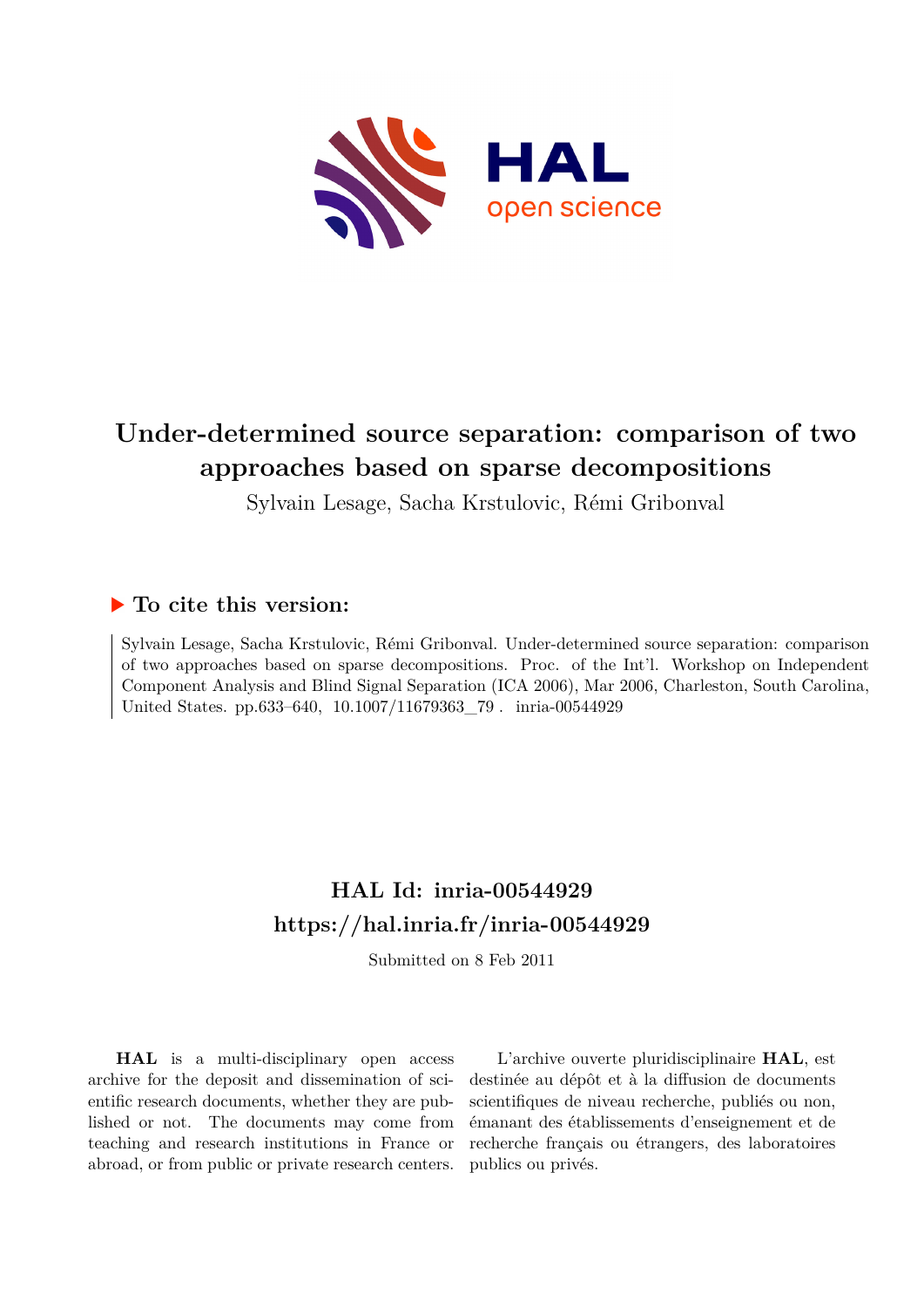c 2006 Springer. This is the author version of an article published in Springer Lecture Notes in Computer Sciences. The original publication is available at www.springerlink.com

# **Under-determined source separation: comparison of two approaches based on sparse decompositions**

Sylvain Lesage, Sacha Krstulović and Rémi Gribonval firstname.lastname@irisa.fr

METISS project, IRISA-INRIA Campus de Beaulieu, 35042 Rennes Cedex, France

**Abstract** This paper focuses on under-determined source separation when the mixing parameters are known. The approach is based on a sparse decomposition of the mixture. In the proposed method, the mixture is decomposed with Matching Pursuit by introducing a new class of multi-channel dictionaries, where the atoms are given by a spatial direction and a waveform. The knowledge of the mixing matrix is directly integrated in the decomposition. Compared to the separation by multi-channel Matching Pursuit followed by a clustering, the new algorithm introduces less artifacts whereas the level of residual interferences is about the same. These two methods are compared to Bofill & Zibulevsky's separation algorithm and DUET method. We also study the effect of smoothing the decompositions and the importance of the quality of the estimation of the mixing matrix.

# **1 Introduction**

The source separation problem [1] consists in retrieving unknown signals (the sources) from the only knowledge of mixtures of these signals (the channels). Each channel  $x_n$ is the sum of the filtered sources :

$$
x_n(t) = \sum_{i=1}^{I} (a_{n,i} * s_i)(t)
$$
 (1)

where  $a_{n,i}$  are filters. When the mixture is linear instantaneous, the filters correspond to a multiplication by a constant. Thus the mixture can be written in linear algebra as  $x = As$ , where A is the mixing matrix, and the rows of the matrices x and s are respectively the signals  $x_n$  and  $s_i$ . In the determined (resp. over-determined) case, where the number of observed channels is equal to (resp. greater than) the number of sources, estimating the mixing matrix and estimating the sources are equivalent problems. Conversely, in the under-determined case, the knowledge of the mixing matrix or its estimate is not sufficient to recover the sources, and a model of the sources is generally needed to estimate them [2]. Generally, it is a difficult task to distinguish, in the performances of a given algorithm, the effect of the quality of the matrix estimation from the effect of the mismatch to the model.

In this article, we focus on the under-determined case. Our approach uses models based on the existence of sparse representations of the sources [3], and assumes the perfect knowledge of the mixing matrix. We compare two separation algorithms based on variants of Matching Pursuit (MP) [4]. The first variant consists in decomposing the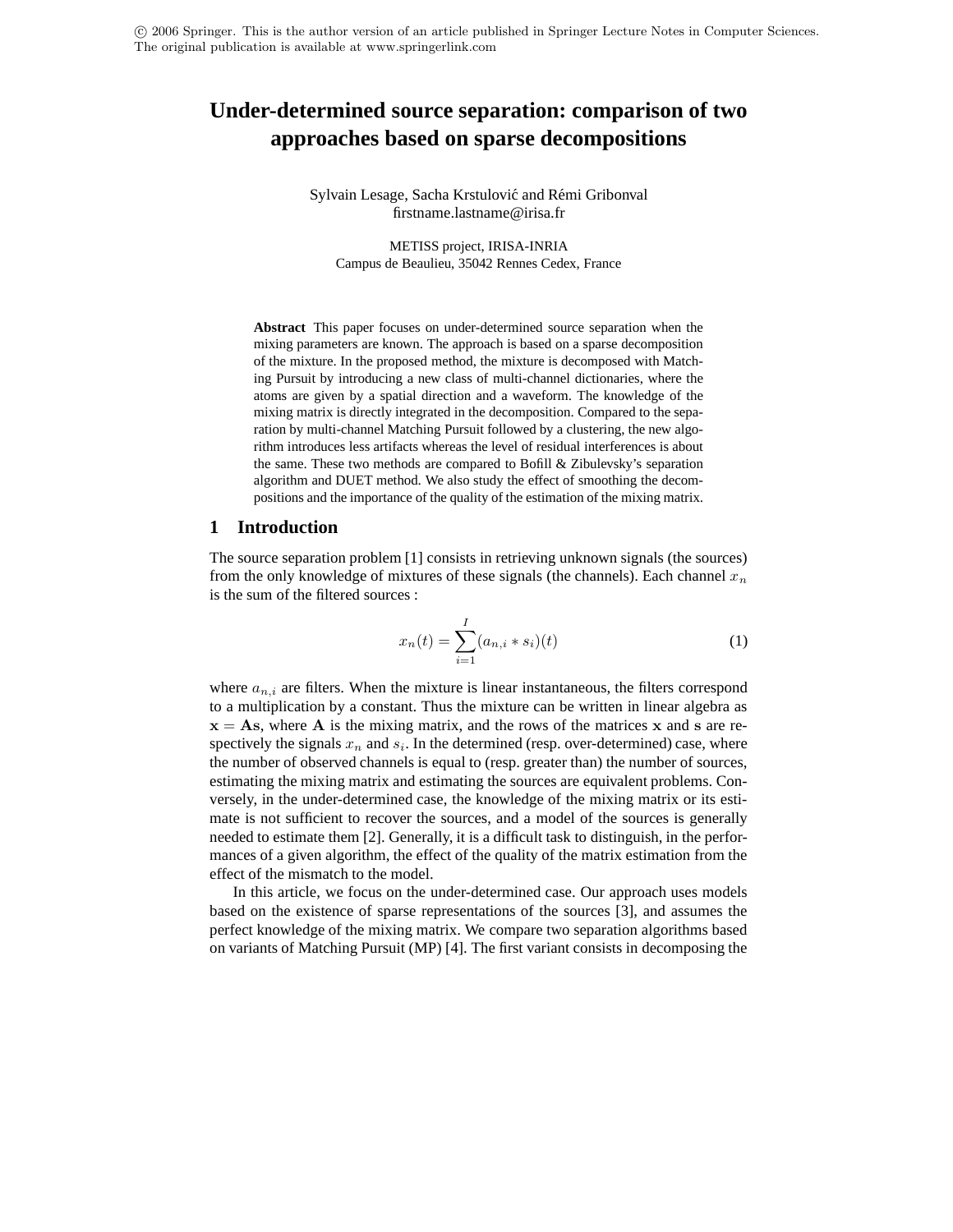multi-channel mixture without knowing the mixing matrix, and then using the mixing matrix to classify the coefficients of the decomposition and affecting them to the sources to estimate [5,6]. The second variant consists in using the mixing matrix in the sparse decomposition step itself, and no additional classification step is needed. The performance of these two algorithms are compared to the best linear separator (BLS) [7], to the Bofill & Zibulevski's algorithm (BZ) [8] and to the DUET algorithm [6].

This article is organized as follows : in section 2, we recall the general definition of Matching Pursuit. Multi-channel MP and its variousseparation algorithms are described in section 3 and we detail the experimental conditions and the results in section 4.

# **2 Matching Pursuit**

A signal x (considered as a vector of the Hilbert space  $H$  of finite-energy signals) admits a sparse decomposition over the dictionary  $\mathcal{D} = \{\phi_k\}$  of atoms  $\phi_k$  – or elementary signals  $\phi_k$  – if it can be written as a linear combination  $x = \sum_k c_k \phi_k$  where few coefficients  ${c_k}$  are non-negligible. In this framework, MP iteratively computes sparse approximations of the form  $x = \sum_{m=1}^{M} c_{k_m} \phi_{k_m} + R^M$  where  $R^M$  is a residual that tends to zero as the number of iterations  $M$  tends to infinity. The principle of the algorithm is to select, at each step, the atom that is the most correlated to the residual, then to update the residual by removing the contribution of this atom.

The most current stopping criteria are based on the absolute or relative level of energy of the residual or/and on a fixed number of iterations to run. In addition, the Gabor dictionary is classically used to sparsely decompose audio signals. It is composed of a collection of time-frequency Gabor atoms  $\phi_{s,u,\xi}(t) = w\left(\frac{t-u}{s}\right) \cdot \exp\left(2j\pi \xi(t-u)\right)$ . These atoms are defined by the choice of a window  $w$  of unit energy (Hanning, Gaussian, ...), a scale factor s, a time localization u, and a frequency  $\xi$ . Such a dictionary allows a fast computation of the inner products between the signal and the atoms by applying some windowed-FFTs.

# **3 Source separation with Matching Pursuit**

Source separation techniques based on sparse approximations of multi-channel signals on a dictionary have been proposed in the multi-channel case [3,6]. More specifically, in the MP framework, the method proposed in [5,9] uses multi-channel MP, followed by a clustering (note that the base idea of this method could be developed for other multi-channel sparse decomposition algorithms, e.g. [10].) After recalling the principle of the method based on MP plus clustering, we propose a variant where the definition of the dictionary includes knowledge of the mixing matrix A.

### **3.1 Multi-channel Matching Pursuit**

For the sparse decomposition of multi-channel signals, we use a dictionary  $\mathcal D$  composed of multi-channel atoms  $\phi$ . These atoms are defined by  $\phi = (c_1\phi, c_2\phi, \dots, c_N\phi)$ , where  $\phi \in \mathcal{D}$  is a mono-channel atom from a dictionary  $\mathcal{D}$  and where the coefficients  $c_1, \ldots, c_N$  satisfy  $\sum_{n=1}^{N} c_n^2 = 1$ . After M iterations, multi-channel MP leads to a decomposition of the form :

$$
(x_1,\ldots,x_N)=\widehat{\mathbf{x}}^M+(R_1^M,\ldots,R_N^M).
$$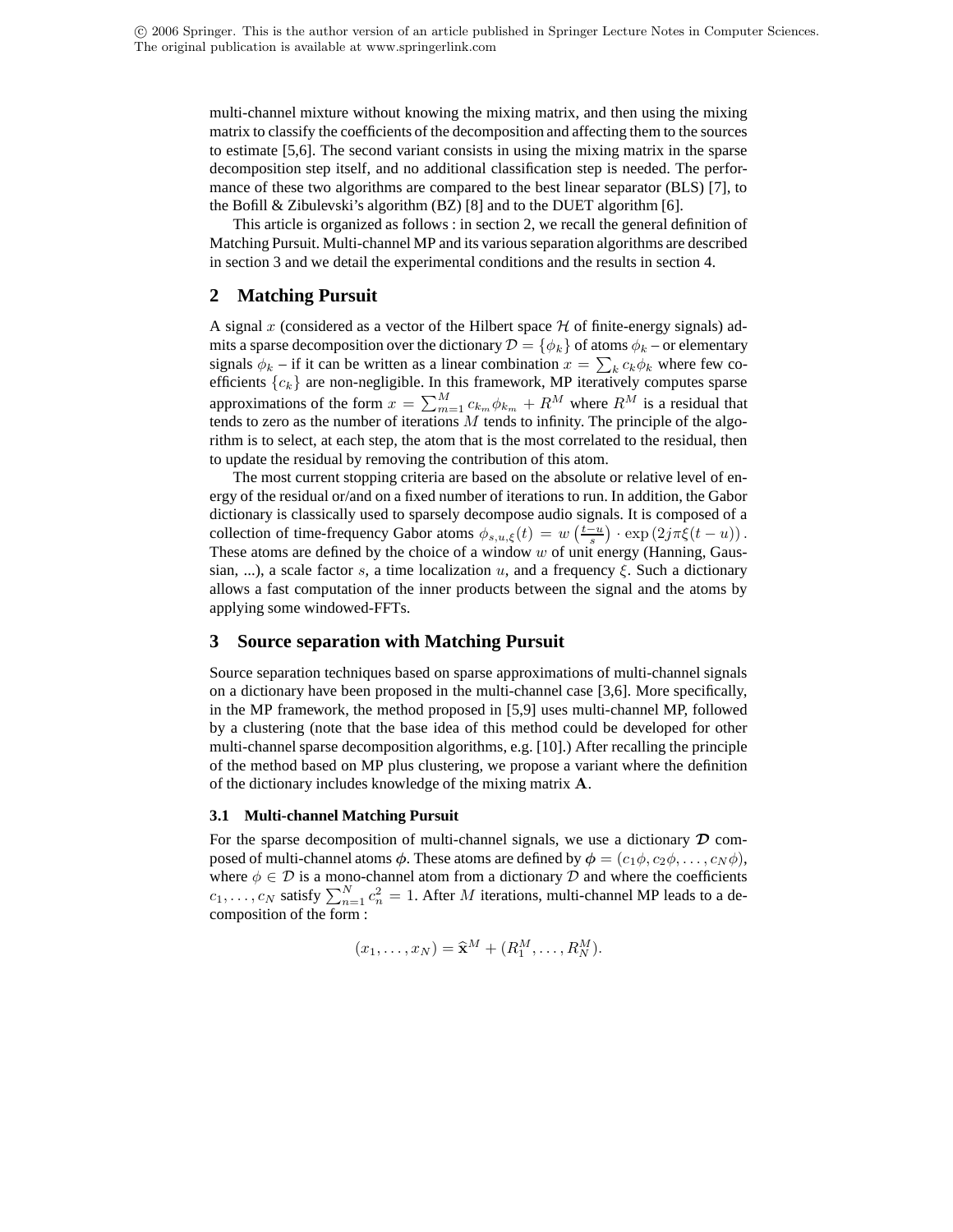c 2006 Springer. This is the author version of an article published in Springer Lecture Notes in Computer Sciences. The original publication is available at www.springerlink.com

> with  $\widehat{\mathbf{x}}^M := \sum_{m=1}^M (c_{1,k_m} \phi_{k_m}, \dots, c_{N,k_m} \phi_{k_m})$ . The algorithm is composed of the following steps :

- 1. Initialization :  $M = 1$ ,  $R_n^0 = x_n$ ,  $c_{n,k} = 0$ ,  $\forall n, \forall k$ ;
- 2. Computation of the inner product between each channel of the residual  $R_n^{M-1}$  and each atom  $\phi_k$  of the mono-channel dictionary.
- 3. Selection of  $k_M = \argmax_k \sum_{n=1}^N |\langle R_n^{M-1}, \phi_k \rangle|^2$
- 4. For each channel *n*, update of the residual :  $R_n^M = R_n^{M-1} \langle R_n^{M-1}, \phi_{k_M} \rangle \phi_{k_M}$ and of the coefficients :  $c_{n,k_M}^M = c_{n,k_M}^{M-1} + \langle R_n^{M-1}, \phi_{k_M} \rangle$
- 5. If the stopping criterion has not been reached,  $M \leftarrow M + 1$ , then go back to 2.

The multi-channel signal  $\hat{\mathbf{x}}^M$ , approximated by multi-channel Matching Pursuit, allows to estimate each mono-channel source signal  $s_i$  using the atoms of the decomposition that are allocated to it, in the following manner : assuming the mixing matrix  $A$  is known with unit columns  $\|\mathbf{a}_i\|_2 = \sum_n a_{n,i}^2 = 1$ , the atom  $k_M$  is attributed to the source of index :

$$
\hat{i}_M = \arg\max_i |\langle \mathbf{c}_{k_M}, \mathbf{a}_i \rangle|.
$$

This corresponds to partitioning the multi-channel coefficient space  ${c = (c_n)_{1 \le n \le N} \in \mathbb{C}^N}$  into I subsets corresponding to the columns  $a_i$  of A (*I* being the number of sources). The source  $s_i$  is reconstructed by :

$$
\hat{s}_i = \sum_{M|\hat{i}_M = i} \langle \mathbf{c}_{k_M}, \mathbf{a}_i \rangle \phi_{k_M}.
$$
 (2)

We call this separation algorithm MPC1. Alternately, MPC2 is a variant consisting in attributing each atom to the  $N$  closest sources. This second selection, also used in Bofill & Zibulevsky's algorithm [8] in the stereophonic case  $(N = 2)$ , corresponds to the minimization of the  $l_1$  norm of the projection of the coefficients  $c_{k_M}$  on N directions of the mixing matrix :

$$
\hat{J}_M = \arg \min_{J \subset [1, I]} \|\mathbf{A}_J^{-1} \mathbf{c}_{k_M}\|_1 \text{ , with } \mathbf{A}_J = [\mathbf{a}_i]_{i \in J} \tag{3}
$$

#### **3.2 Directional Multi-channel Dictionary**

Combining the expression of the linear instantaneous mixtures  $x_n = \sum_{i=1}^{I} a_{n,i} \cdot s_i$  and that of a candidate sparse decomposition  $s_i = \sum_{k=1}^{K} c_{i,k} \phi_k$  of each source  $s_i$  on the mono-channel dictionary D, we can write  $x_n = \sum_{i,k} a_{n,i} c_{i,k} \phi_k$ . This is translated in linear algebra as  $x = AC\Phi^T$ , with  $\Phi^T$  the matrix which rows are the monochannel atoms  $\phi_k$ , and  $\mathbf{C} = \{c_{i,k}\}_{i,k}$  a matrix of sparse components. This decomposition can also be written  $\mathbf{x} = \sum_{i,k} c_{i,k} \mathbf{a}_i \phi_k$ , that is to say that x admits a sparse decomposition on the "directional" multi-channel dictionary constituted of the atoms  $\mathbf{a}_i \phi_k = (a_{1,i} \phi_k, \dots, a_{N,i} \phi_k)$ . One can therefore get a decomposition of this type by applying MP on the latter dictionary. The inner products are then computed as  $\langle \mathbf{R}^M, \mathbf{a}_i \phi_k \rangle = \mathbf{a}_i^T \mathbf{R}^M \phi_k^T$  and the source  $s_i$  is reconstructed by :

$$
\hat{s}_i = \sum_k c_{i,k} \phi_k. \tag{4}
$$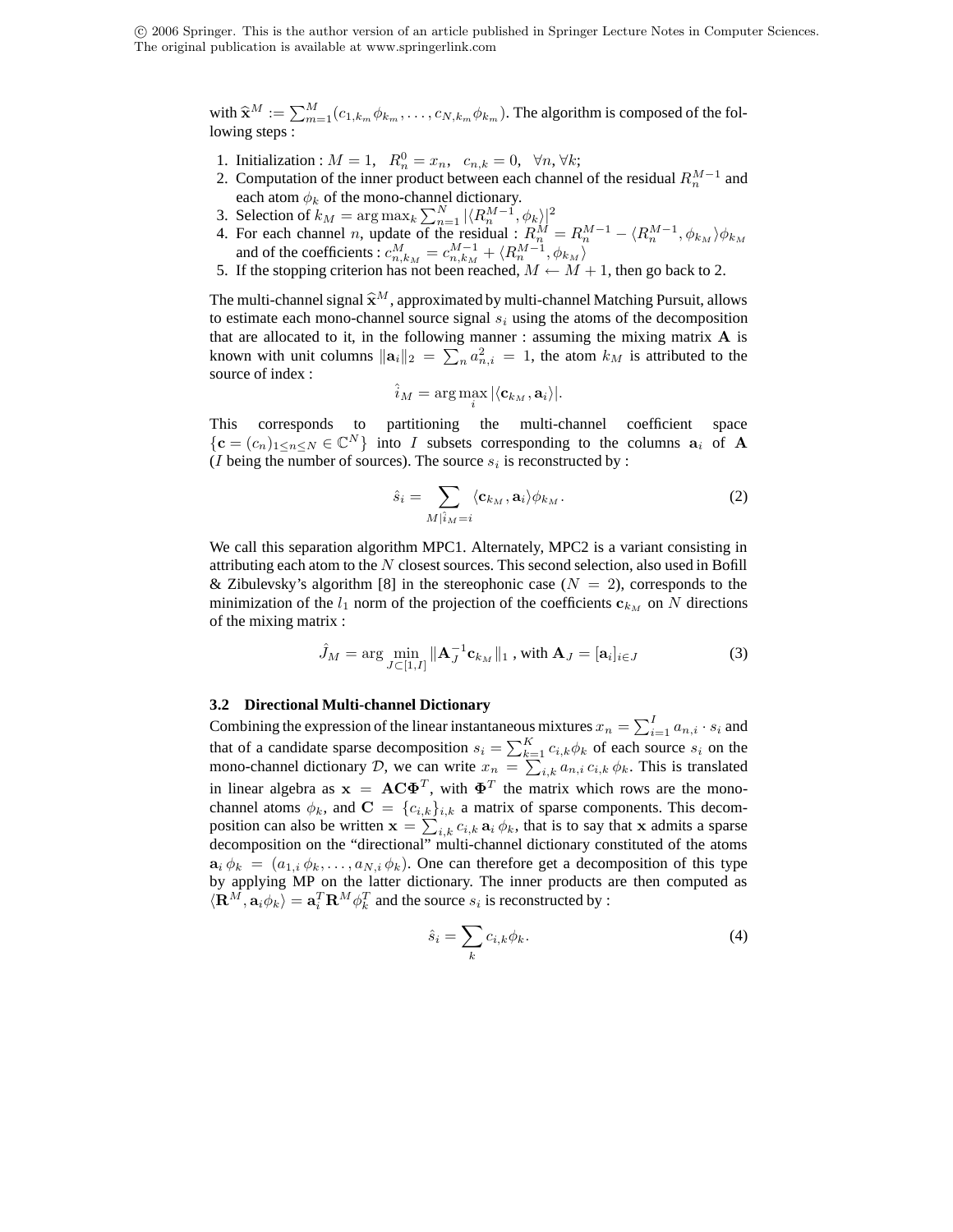This new algorithm is called MPD and its theoretical properties have been studied in [11]. Using a directional dictionary is equivalent to applying multi-channel MP with the constraint that the components  $c_{k_M}$  of section 3.1 shall be proportional to a column  $a_i$  of  $A$ .

### **4 Experiments**

We compare the algorithms MPC1, MPC2 and MPD described previously to three reference algorithms. The experiments are performed on a stereophonic linear instantaneous mixture of three musical sources (a cello, some drums and a piano). The sampling frequency of the signals is 8kHz, and their length is 2.4s (19200 samples). The mixing matrix is the following :



The energy of the drums, located in the middle, is about twice weaker than the energies of the piano and cello, which are quite similar.

We use the measures of separation performance proposed in [7], that allow to finely analyze the origin of the distortions between the estimated source and the original one. These measures, expressed in decibels, are based on the decomposition of an estimated source signal into parts due to original source, interferences and algorithmic artifacts. The relative ratios between the energies of these three parts define the Source to Distortion Ratio (SDR, global distortion), Source to Interference Ratio (SIR) and Source to Artifacts Ratio (SAR). For these three measures, of the same nature as the classical Signal to Noise Ratio, higher ratio mean better performances.

#### **4.1 Reference algorithms**

The performance of MPC1, MPC2 and MPD are compared to those of three reference algorithms : the best linear separator (BLS) [7], DUET [6] and the Bofill & Zibulevski's algorithm (BZ) [8].

The first one only consists in the application of a matrix  $\bf{B}$  to the signal.  $\bf{B}$  is such that the estimated sources  $\hat{\mathbf{s}} = \mathbf{B}\mathbf{x}$  minimize the distortion due to the interferences [7]. If the sources are assumed to be mutually orthogonal, if the mixing matrix  $\bf{A}$  is known, and if we denote D the diagonal matrix of the norms of the sources, then, with  $\ddot{A}$  = **AD**, the matrix **B** is given by :  $\mathbf{B} = \mathbf{D}\hat{\mathbf{A}}^H(\hat{\mathbf{A}}\hat{\mathbf{A}}^H)^{-1}$ .

The algorithm DUET [6] applies a short-time Fourier transform (STFT) to each channel of the signal, then applies a mask that assumes only one source to be active for each time-frequency "box", and finally inverts the STFT to construct the estimated source.

The Bofill & Zibulevski's algorithm [8] relies on the same principle as DUET, the only difference being that each time-frequency box is attributed to the two nearest sources. This attribution is determined by an  $l_1$  norm minimization (see Eq.3.)

In all the experiments, DUET and BZ are applied with a Hanning window of 4096 samples, with an overlap of 2048 samples (50% of the size of the window). Their performances strongly depend on the size of the window, and we have observed that a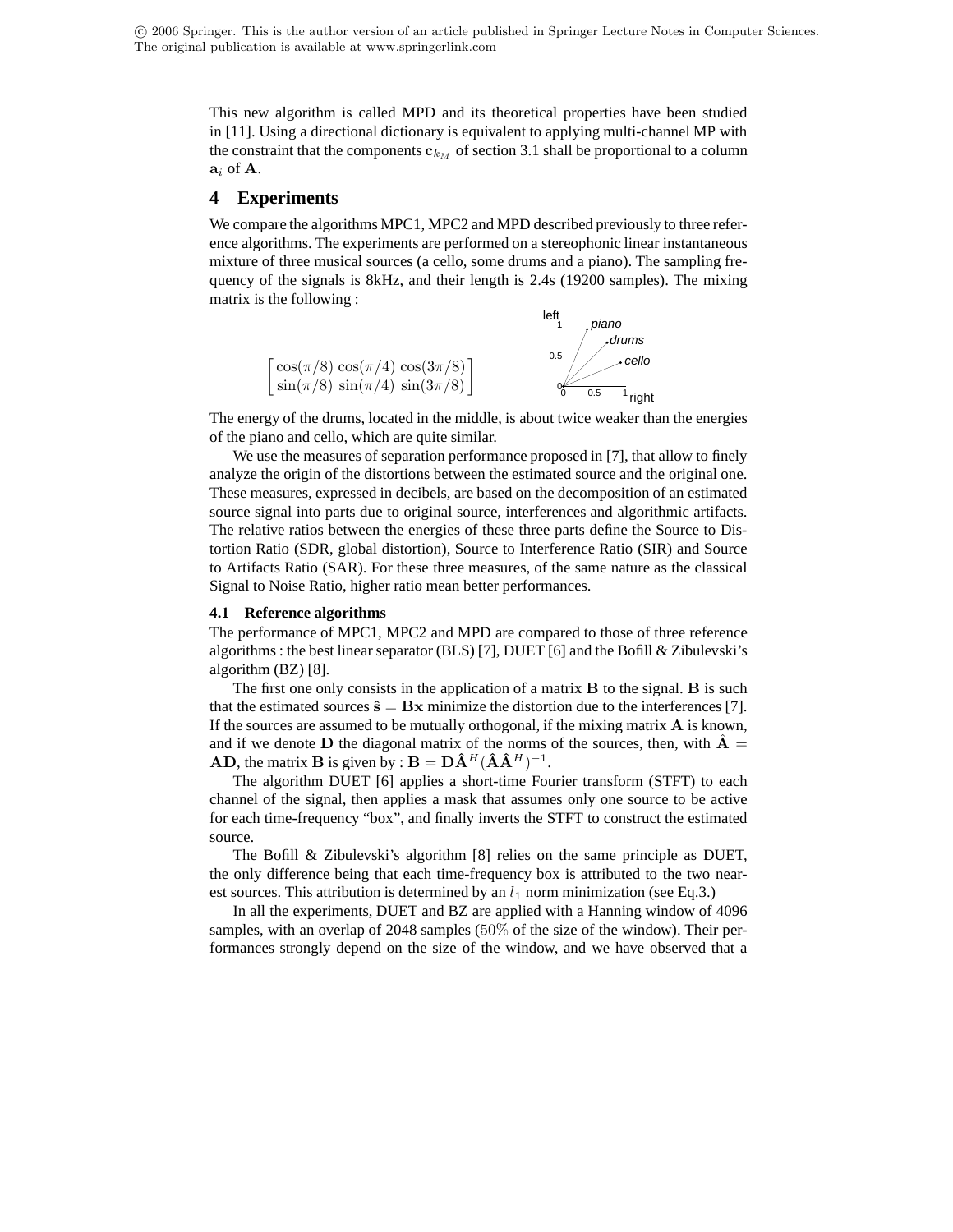greater, or more critically, smaller window size strongly decreases the performances in the studied cases. Therefore, the results shown below employ an *a posteriori* optimal window size. Note that in practice it might be hard to choose the optimal window size, since the performances can't be not known.

#### **4.2 Different versions of MP algorithms**

In this experiment, we study the influence of the number of iterations, of the composition of the dictionary, of the exploitation of the residual, and of a smoothing posttreatment using the MPD algorithm. Two dictionaries may be used for the decomposition :

- **–** a "small" dictionary made of Gabor atoms of length s = 4096 with an overlap of half the length ( $u = ns/2$ ,  $n \in \mathbb{N}$ ). This corresponds to the STFT used by the DUET and BZ algorithms.
- $-$  a "large" dictionary made of Gabor atoms which length goes from  $s = 64$  to 16384 (by powers of two). The overlap between two successive atoms is also 50% of the length of an atom.

Figure 1 represents the SDR, SIR and SAR of the "piano" source estimated by the different algorithms, against the number of iterations (the results are similar for the two other sources).



**Figure 1.** Distortions (dB), "piano" source estimated by MPD

Firstly, we can remark that for any number of iterations, using the large dictionary leads to a better separation than using the small dictionary. Indeed, in the case of the large dictionary, MP chooses the optimal window size automatically. The need to optimize *a priori* the window size is removed, contrarily to the BZ and DUET algorithms.

In addition, we can notice that the performance improvement is monotonic when the number of iterations increases. More precisely, artifacts, which dominate the distortion, are important when the sources are reconstructed with few atoms, and decrease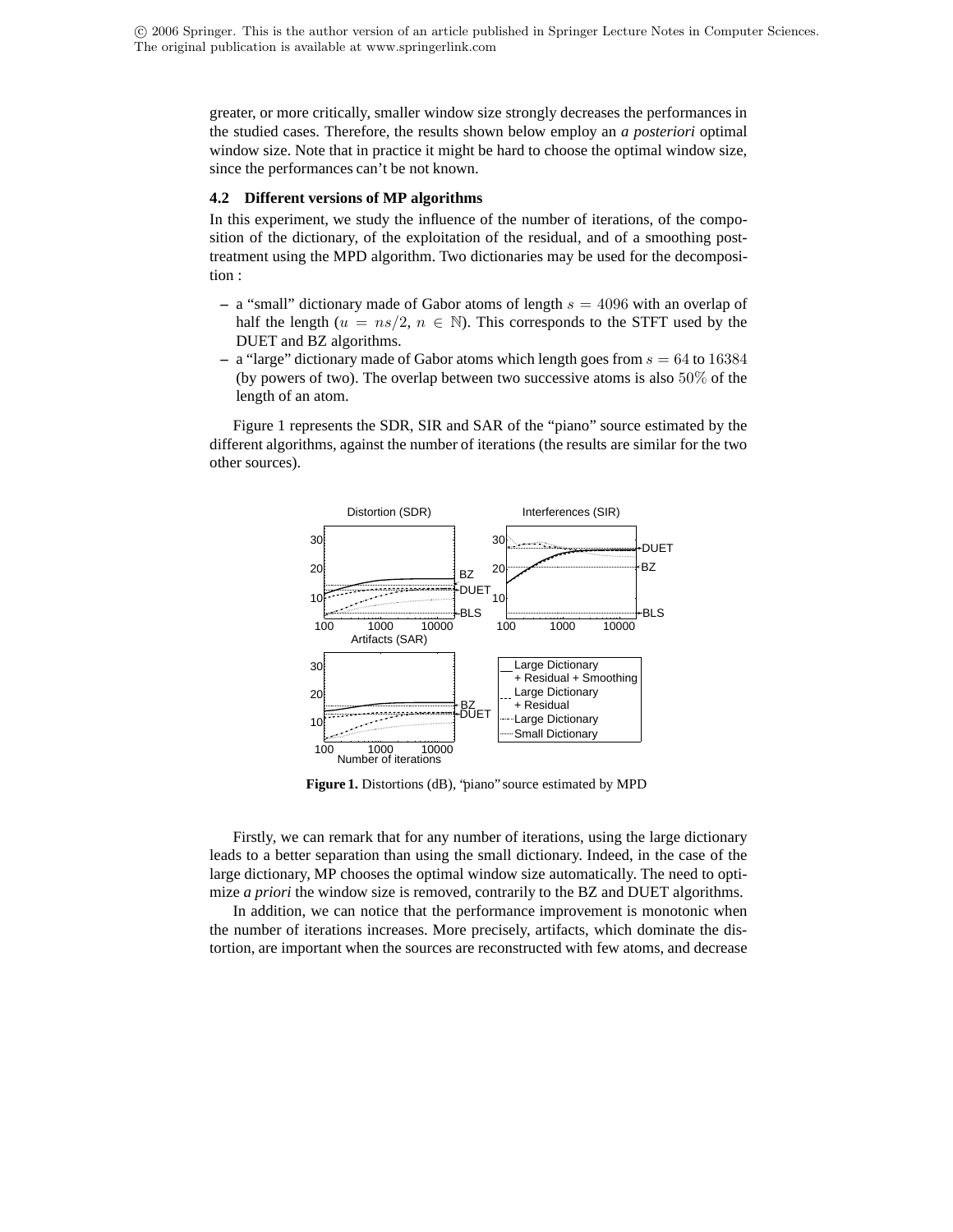when more iterations are performed, thanks to the contribution of new atoms. After a sufficient number of iterations, MPD becomes better than DUET in terms of artifacts (SAR) and global distortion (SDR).

In order to compensate for the distortion due to the small number of atoms, the residual of the decomposition  $\mathbf{R}^M$  can be separated using the linear separator  ${\bf A}^{H}({\bf A} {\bf A}^{H})^{-1}{\bf R}^{M}$ , and then added to the estimated sources. The separator we use assumes that all the residuals of the sources have the same energy. Asymptotically, the hypothesis is verified, the more energetic sources having their atoms selected in the first place. Adding the residual largely increases the global performance (SDR) for a small number of iterations. This effect decomposesinto a strong diminution of artifacts and an increase of the interferences. For a larger number of iterations, the energy of the residual comes close to zero and the improvement brought on the SDR is less significant. The reduction of the artifacts allows to obtain better global performances than DUET with only a small number of iterations (less than 1000). Note that we could expect good improvement by using DUET or BZ instead of linear separator in this residual separation step.

Nevertheless, the performances of MPD plus separation of the residual are still worse that those of the BZ algorithm with an optimized window. Using the hypothesis that the smoothing introduced by the overlap of the windows of the STFT in the BZ algorithm plays a role in its good performance [12], we tried to smooth the sources estimated by MPD with the residual added. This smoothing consists in performing several estimations of the sources from shifted versions of the dictionary and producing the mean of these estimations. The amelioration brought by the smoothing, very clear for the artifacts (SAR improved by  $\sim$  3dB), but not systematic for the interferences (SIR), corresponds to better performances in SDR and SAR than DUET and BZ. For a completely fair comparison, the same smoothing should have been applied on DUET and BZ. Nevertheless, we can expect a lower improvement since this effect is already included in the methods.

For MPC1 and MPC2, changing the dictionary and adding the residual and the smoothing produce the same type of effects than for MPD. The iterative character of these algorithms implies a heavy computational cost, made tractable by a fast implementation of the algorithms [13].

#### **4.3 What if the mixing matrix is imprecisely known ?**

The following experiment evaluates the capacity of the different algorithms to maintain a good separation when the mixing matrix is no longer known, but only estimated. A voluntary imprecision is introduced by a rotation of the true matrix. The directions of the three sources are shifted by the same angle, which varies between  $-\pi/16$  and  $\pi/16$ . The experiments are done with the "large" dictionary. They include the separation of the residual and the smoothing, and use 5000 iterations. The performances are given on Figure 2, depending on the perturbation angle, for the piano.

*Evolution of the SAR –* The studied methods keep an approximately constant level of artifacts for any angle of perturbation. MPD and BZ introduce the least artifacts, followed by MPC1 and MPC2 that present equivalent performances, and better than DUET. The levels of artifacts are intrinsic to the underlying models of each method.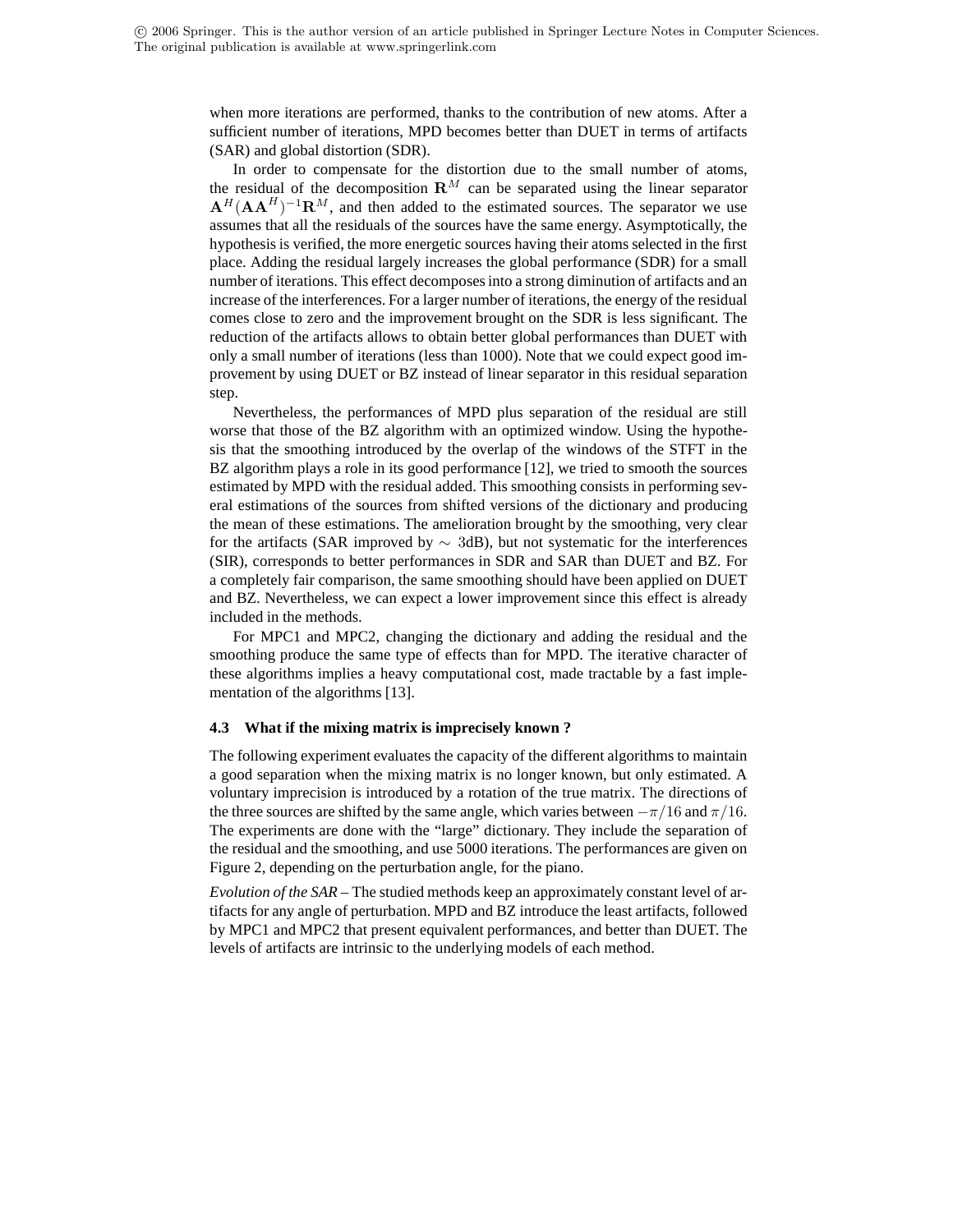c 2006 Springer. This is the author version of an article published in Springer Lecture Notes in Computer Sciences. The original publication is available at www.springerlink.com



**Figure 2.** Distortions (dB), source "piano" depending on the perturbation angle

*Evolution of the SIR –* For the methods MPC1 and DUET, the time-frequency atoms are only attributed to one source. Therefore, these methods produce the least interferences and stay robust to a perturbation of the mixing matrix. In the case of MPC2, MPD and BZ, allotting time-frequency atoms to several sources introduces a larger sensibility to the perturbation on the mixing matrix. For a well-estimated mixing matrix, MPC2 produces the least interferences.

*Evolution of the SDR –* By definition, global distortion (SDR) is dominated by the minimum of SAR and SIR. For a well-estimated mixing matrix, the methods based on Matching Pursuit obtain better global performances than the reference methods. By decreasing order of performance, the methods are scaled as : MPD, MPC1, MPC2, BZ, DUET, and MSL. On the other hand, when a perturbation is introduced on the mixing matrix, the methods MPC1 and DUET (attribution to one direction) prove to be more robust than MPD (selection of the atoms by Matching Pursuit only on the estimated directions of the sources) and than the methods MPC2, BZ (attribution to two directions, that lead to a larger sensibility to interferences).

# **5 Conclusions**

We have compared several methods for under-determined source separation by sparse decomposition, assuming that the mixing matrix is known. In the algorithms MPC1 and MPC2, the mixing matrix is used *a posteriori* to classify and gather the atoms resulting from the decomposition by Matching Pursuit. In the algorithm MPD, the knowledge of the mixing matrix is included *a priori* in the definition of the dictionary. The version of MPD with separation of the residual and the addition of the smoothing gives better performances, for global distortion and artifacts, than the methods DUET and BZ. When the mixing matrix is well estimated, MPD and MPC2 give the best results. On the other hand, MPC1 and DUET seem to be more robust to an error on the estimation of the mixing matrix.